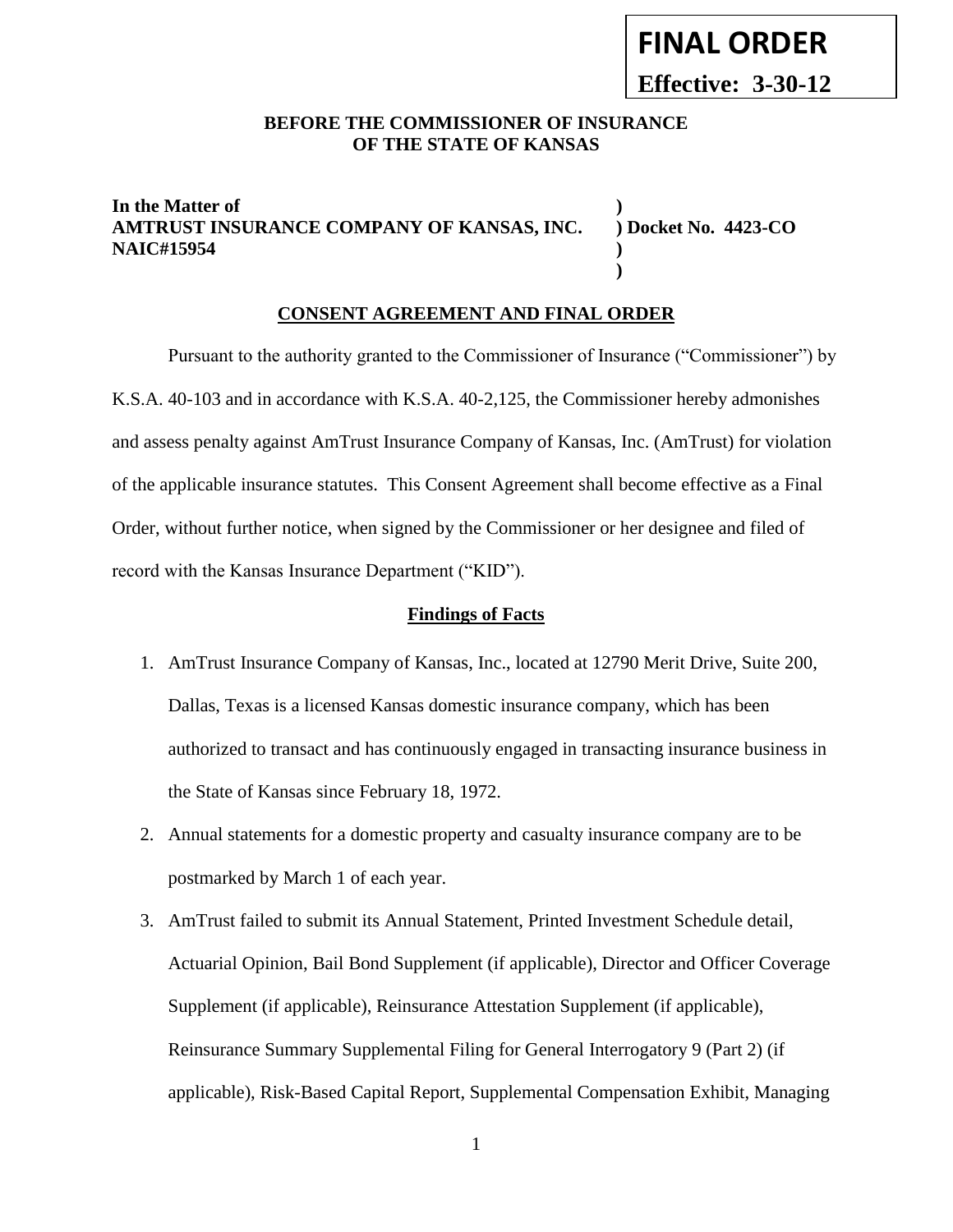General Agent Annual Reporting Form (if applicable), and Signed Jurat.as required by

law on or by March 1, 2012.

4. AmTrust does not admit nor deny the foregoing facts.

### **Applicable Law**

#### K.S.A. 40-103 states,

"The commissioner of insurance shall have general supervision, control and regulation of corporations, companies, associations, societies, exchanges, partnerships, or persons authorized to transact the business of insurance, indemnity or suretyship in this state and shall have the power to make all reasonable rules and regulations necessary to enforce the laws of this state relating thereto."

#### K.S.A. 40-225 states, in pertinent part,

"Every insurance company or fraternal benefit society doing business in this state shall, if the statement of condition required below is compatible, participate in the insurance regulatory information system administered by the national association of insurance commissioners and shall annually, on January 1 or within 60 days thereafter, file with the commissioner of insurance a statement of its condition as of the preceding December 31. The commissioner may upon request, and for good cause shown grant a reasonable extension of time within which such statement may be filed. Such statement shall be made upon the form and be prepared in accordance with the instructions and accounting practices and procedures prescribed and adopted from time to time by the national association of insurance commissioners with such additions or amendments thereto as shall seem to the commissioner of insurance best adapted to elicit from such companies a true exhibit of their condition."

#### K.S.A. 40-2,125(b) states, in pertinent part,

"If any person fails to file any report or other information with the commissioner as required by statute or fails to respond to any proper inquiry of the commissioner, the commissioner, after notice and opportunity for hearing, may impose a civil penalty of up to \$1,000, for each violation or act, along with an additional penalty of up to \$500 for each week thereafter that such report or other information is not provided to the commissioner."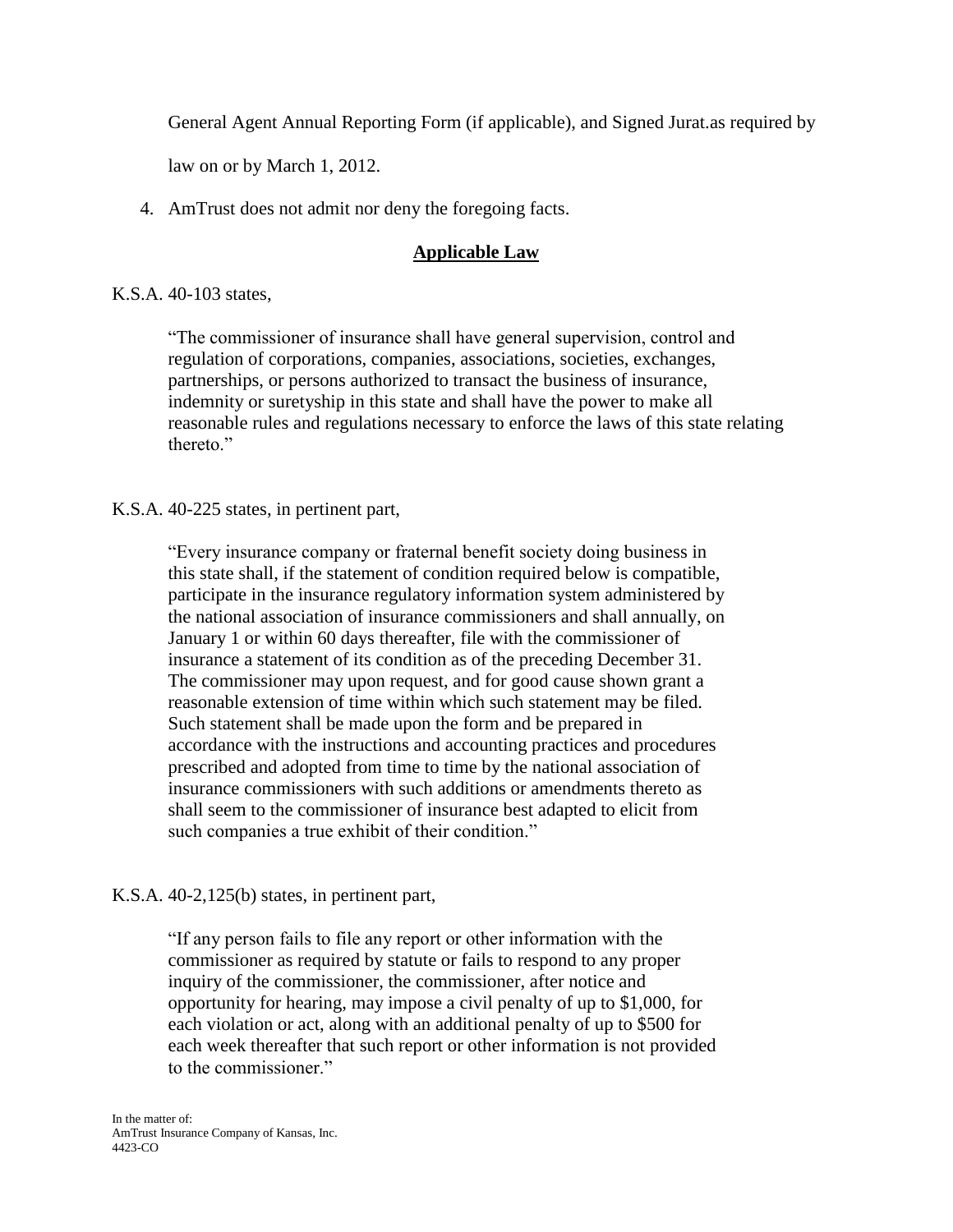## **Conclusions of Law**

The Commissioner has jurisdiction over AmTrust and the subject matter of this proceeding and based on Paragraphs #1 through #3 and the Applicable Law enumerated above.

#### **IT IS THEREFORE ORDERED BY THE COMMISSIONER OF INSURANCE:**

- 1. AmTrust's failure to submit its Annual Statement, Printed Investment Schedule detail, Actuarial Opinion, Bail Bond Supplement (if applicable), Director and Officer Coverage Supplement (if applicable), Reinsurance Attestation Supplement (if applicable), Reinsurance Summary Supplemental Filing for General Interrogatory 9 (Part 2) (if applicable), Risk-Based Capital Report, Supplemental Compensation Exhibit, Managing General Agent Annual Reporting Form (if applicable), and Signed Jurat constitutes a violation of K.S.A. 40-225.
- 2. Pursuant to K.S.A. 40-2,125(b), AmTrust is hereby ordered to pay a monetary penalty, due and payable to the Kansas Insurance Department, in the amount of FIVE HUNDRED DOLLARS (\$500.00) for its above-stated violation of K.S.A. 40-225.
- 3. Pursuant to KSA 77-415(b)(2)(A), this order is designated by KID as precedent.

## **IT IS SO ORDERED THIS \_30th\_ DAY OF MARCH 2012, IN THE CITY OF TOPEKA, COUNTY OF SHAWNEE, STATE OF KANSAS.**



 $\frac{1}{s}$  Sandy Praeger 6. Commissioner of Insurance

BY:

 $\angle$ s/ Zachary Anshutz Zachary Anshutz General Counsel

In the matter of: AmTrust Insurance Company of Kansas, Inc. 4423-CO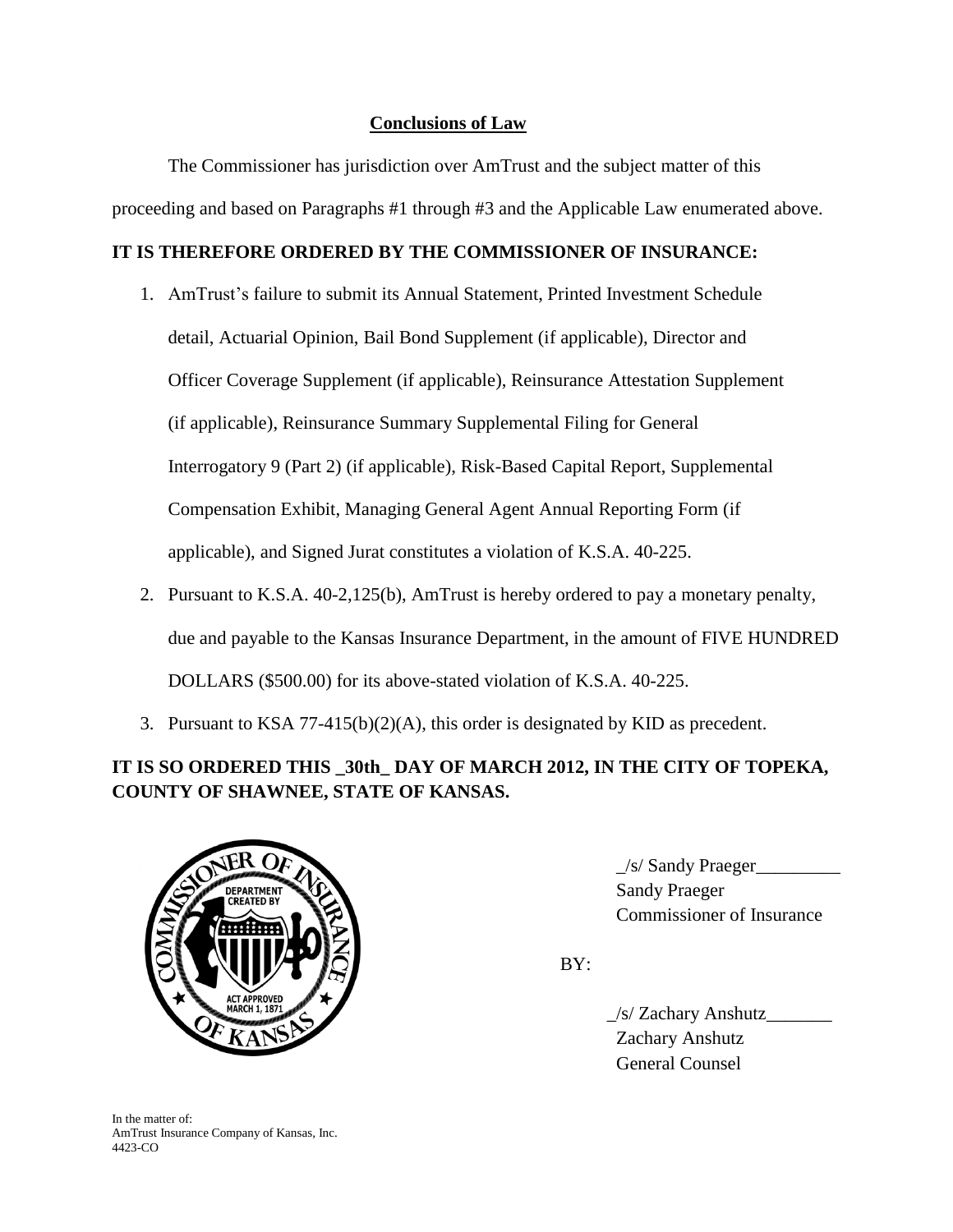#### **Stipulation**

The undersigned stipulates and agrees to the above findings fact and conclusions of law and waives its rights to administrative hearing and judicial review of the Commissioner's Order.

> \_/s/ Harry Schlacter\_\_\_\_\_\_\_\_\_\_ \_3-23-12\_\_\_\_ Harry Schlachter Date Treasurer In lieu of Jeffrey Paul Leo President/Respondent

Prepared by:

 $\angle$ s/ Jennifer R. Sourk $\angle$ Jennifer R. Sourk Staff Attorney

**NOTICE:** In the event Respondent files a petition for judicial review, it must be filed within 30

days of service of this order, and pursuant to K.S.A. 77-613(e), the agency officer to be served

on behalf of the Kansas Insurance Department is:

Zachary J.C. Anshutz, General Counsel Kansas Insurance Department 420 S.W. 9th Street Topeka, Kansas 66612